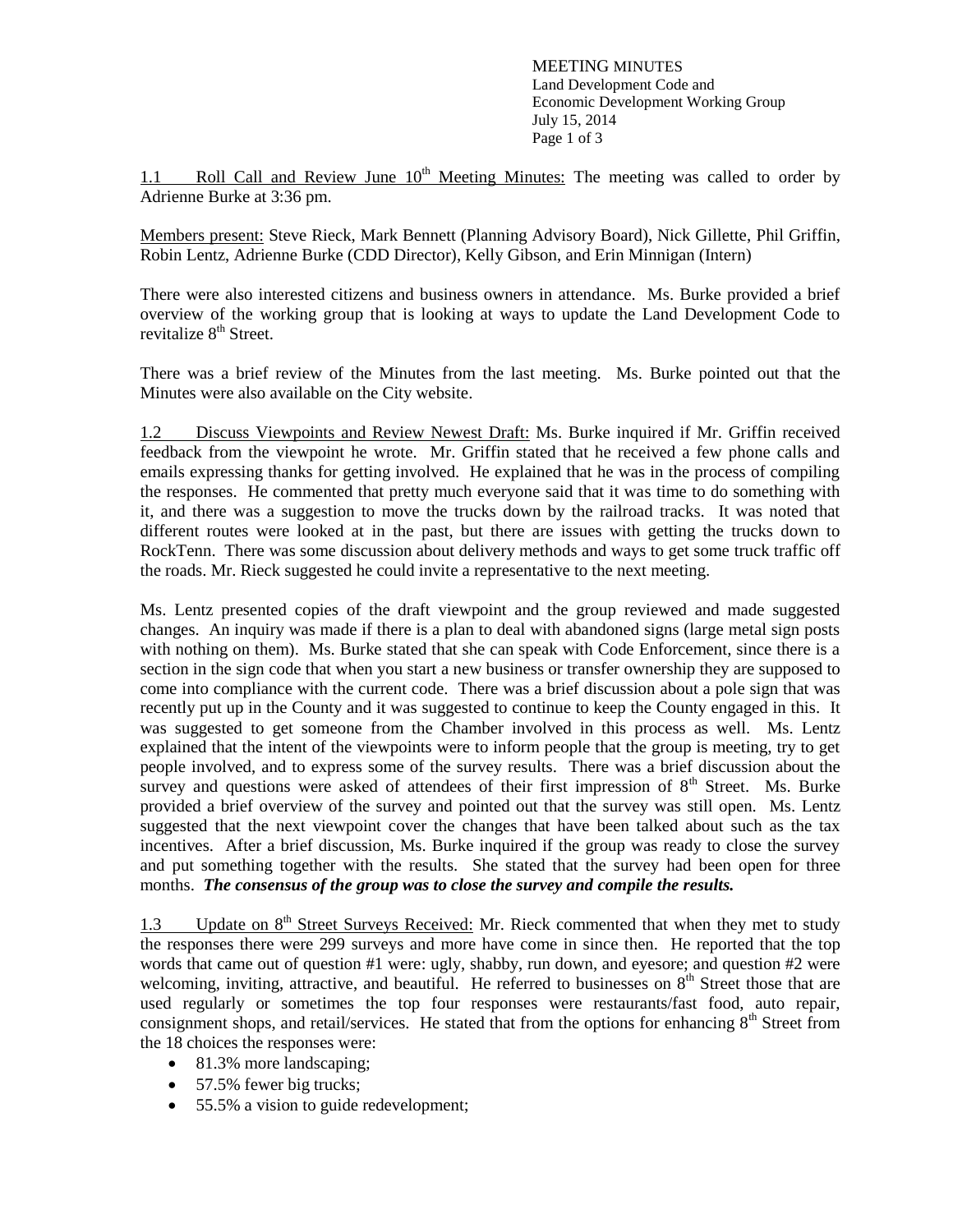MEETING MINUTES Land Development Code and Economic Development Working Group July 15, 2014 Page 2 of 3

- 47.8% enhanced lighting;
- 44.8% revised sign policies;
- 41.5% bike friendly options; and
- 40.1% park or open space.

Mr. Rieck explained that in response to what suggestions could the City and County governments do to improve  $8<sup>th</sup>$  Street the top five were: code enforcement penalize violators; provide tax incentives to improve properties; reroutes trucks; encourage landscaping; and improve signage. An inquiry was made if consideration was given to environmental sustainability vision for  $8<sup>th</sup>$  Street and surrounding area. Ms. Burke explained that the City's Comprehensive Plan was updated in 2012 and that was done from a sustainability framework. She stated there is a lot in the plan encouraging energy efficient structures, low impact development, alternative types of transportation, etc. She pointed out that the City was in the process of updating the landscaping requirements and that includes looking at drought tolerant and low water. There was some discussion about this and whether there was a baseline assessment. It was noted that the Regional Council just finished a comprehensive economic development strategy. A brief explanation was given that properly managed environmentally sustainable business will be the bottom line of social, environmental, and financial benefit.

Mr. Rieck offered to write the viewpoint of what was learned from the survey.

1.4 Discuss Example Overlay Policies and Review Density/Intensity Hypotheticals: Ms. Burke pointed out that she emailed out examples of different types of things to think about as far as policies to go into the code. She clarified that density relates to how many residential units you can have per acre of property and intensity relates to how much floor area you can have for a commercial use. She explained that currently 8<sup>th</sup> Street is zoned C-2 (General Commercial) no residential development at all and if we were would to add in density then there would have to be different zoning. Mr. Gillette presented the group some hypotheticals to review for different densities/intensities. It was noted that the current Comprehensive Plan says you can have 8 units per acre. The group reviewed and discussed the hypotheticals of what someone is currently allowed to do and what could be done. Mr. Gillette suggested using allowing residential and commercial options as an incentive as part of redevelopment. After a brief discussion, Ms. Burke presented a proposed goal statement: "A vibrant and welcoming mixed-use corridor with a unified attractive visual character that serves as a gateway and connects to the character of downtown Fernandina Beach." She commented that she felt from the group that there was consensus to look at mixed use. Mr. Bennett pointed out that connectivity has to be a citywide issue and money would have to be spent to enhance the area. He explained that with multi-family and mixed use the City would have to commit to some type of pedestrian walkway, bikeways, etc. to connect areas. There was further discussion about the information presented including defining the area and some discussion about appropriate zoning and land uses for the area. The group also had some discussion about the County portion of this corridor and the idea of starting in the City first. There was some discussion about including  $8<sup>th</sup>$  Street as part of the scenic highway.

Ms. Burke noted that talking about what policies to implement is perhaps jumping the gun, and agreed with talking about what the area should be first. She reminded the group that there was discussion about just  $8^{th}$  Street and questions about whether  $7^{th}$  and  $9^{th}$  Street should be included. She commented that maybe south of Gum we could include  $7<sup>th</sup>$  Street, because north of Gum  $7<sup>th</sup>$  Street is residential and well established. There was some discussion about on  $9<sup>th</sup>$  going from Lime Street to Beech Street. The group had some discussion and deliberation about the area to focus on. It was noted that in crafting the zoning there would have to be consideration of the type of uses allowed, and